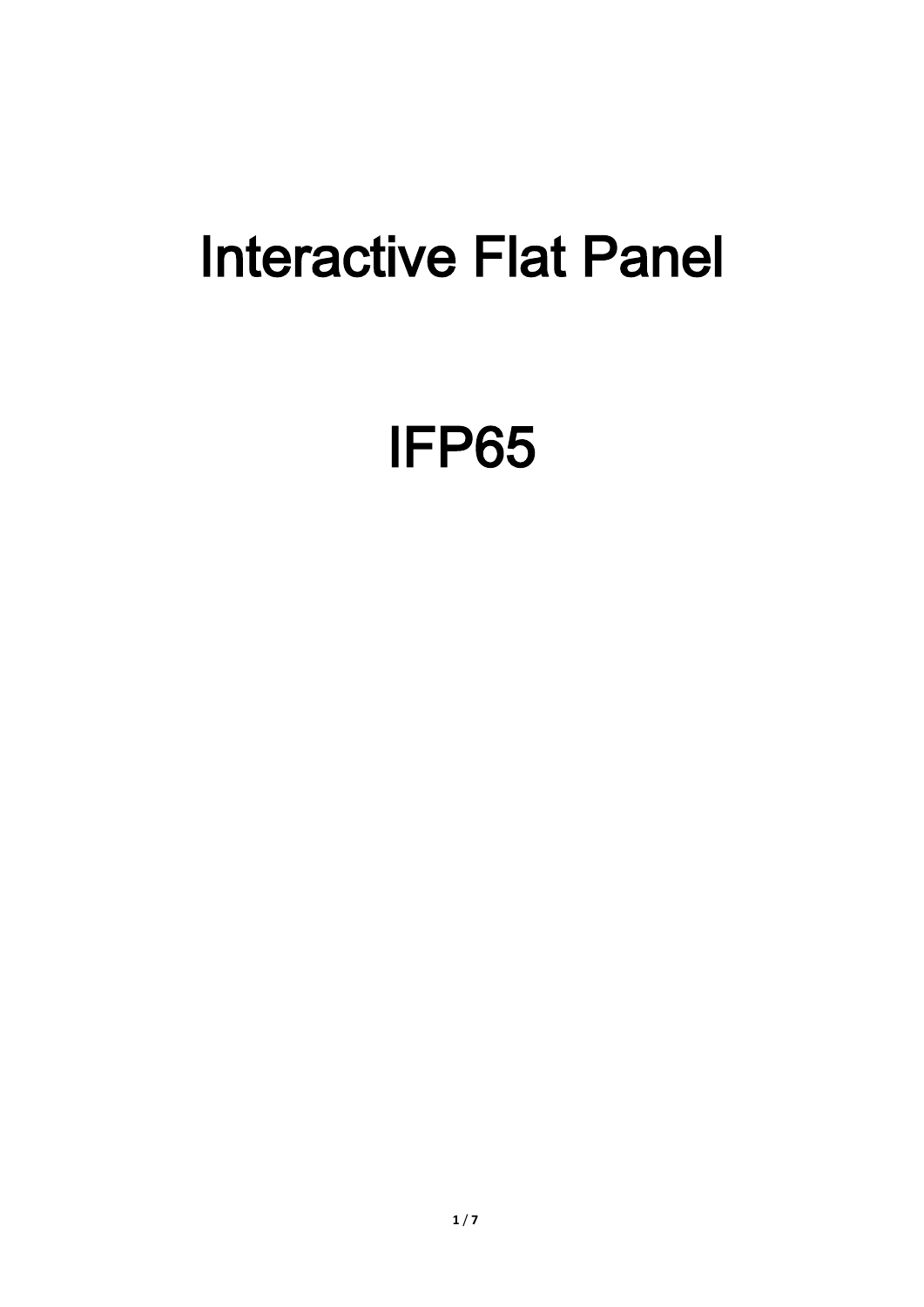

## **Specification**

| Display screen parameters |                |
|---------------------------|----------------|
| Chipset                   | <b>MSD8386</b> |
| Size                      | 65 inch        |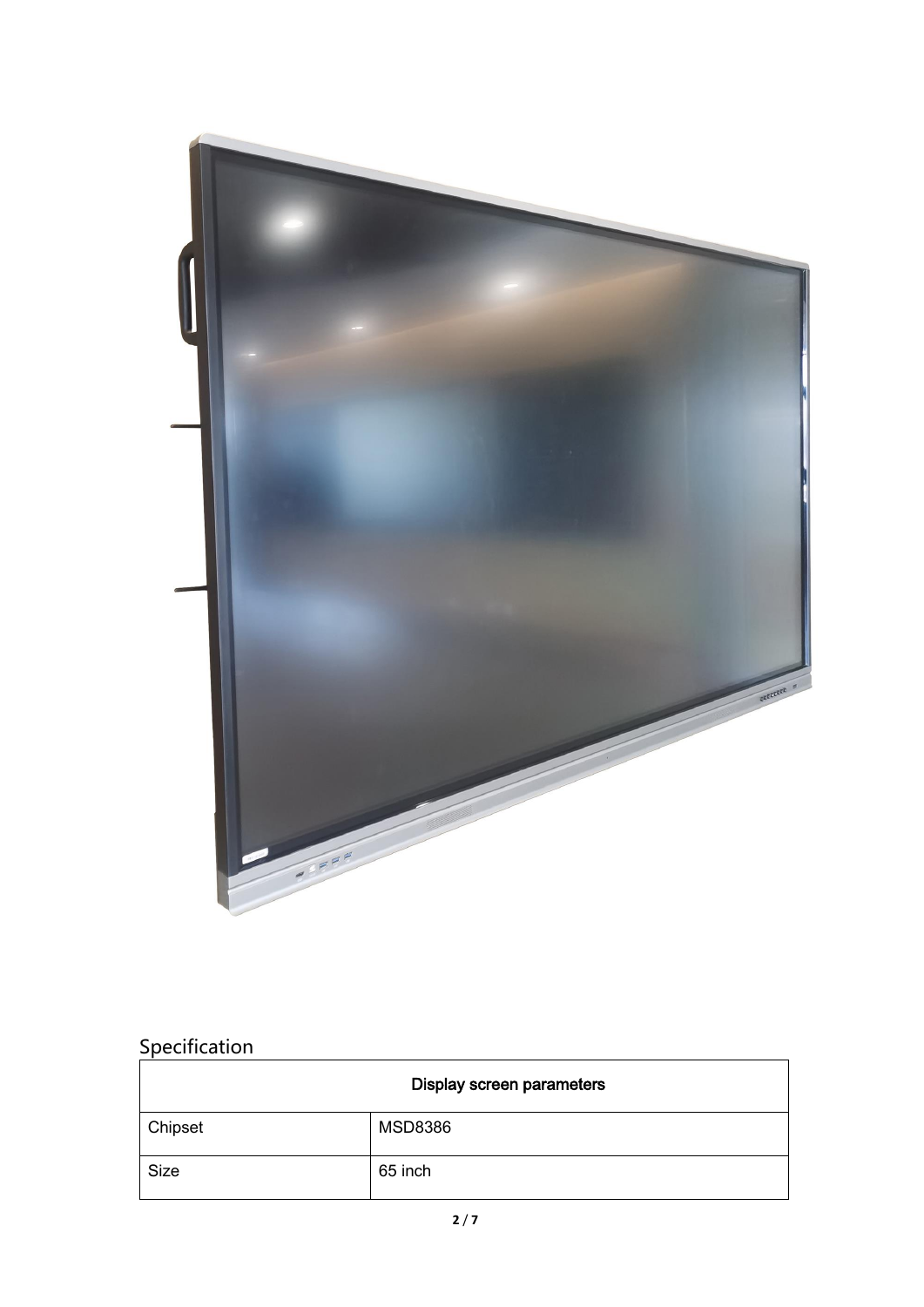| Response time                  | 8 millisecond                                      |
|--------------------------------|----------------------------------------------------|
| Screen ratio                   | 16:9                                               |
| Max display size               | 1428 (H) ×803 (V) mm                               |
| Resolution                     | 3840 (H) ×2160 (V)                                 |
| Pixel spacing                  | 0.372×0.372 mm                                     |
| Refresh frequency              | 60Hz                                               |
| Color                          | 1.07B (10bit)                                      |
| Color gamut NTSC(Typ)          | 72%                                                |
| Contrast ratio(Typ)            | 1400:1                                             |
| <b>Visual Angle</b>            | $178^\circ$ (H/V)                                  |
| Type of backlight              | <b>DLED</b>                                        |
| Screen brightness (Typ)        | 350cd/m <sup>2</sup>                               |
| Lifetime                       | ≥50000 hours                                       |
| <b>Video Parameter</b>         |                                                    |
| Sound Channel                  | 2.0                                                |
| Power                          | 2 x 15W @ 8Ω                                       |
| Touch writing system           |                                                    |
| Technology                     | Infrared technology                                |
| Supporting OS                  | Windows10/Windows8/Windows7/Windows XP/            |
|                                | Android/Linux/Mac OS X/Chrome                      |
| <b>Touch Point</b>             | 20 points touch                                    |
| Minimize Identification object | 2mm                                                |
| Input mode                     | Finger, touch pen or other non-transparent objects |
| Response time                  | < 15 milliseconds                                  |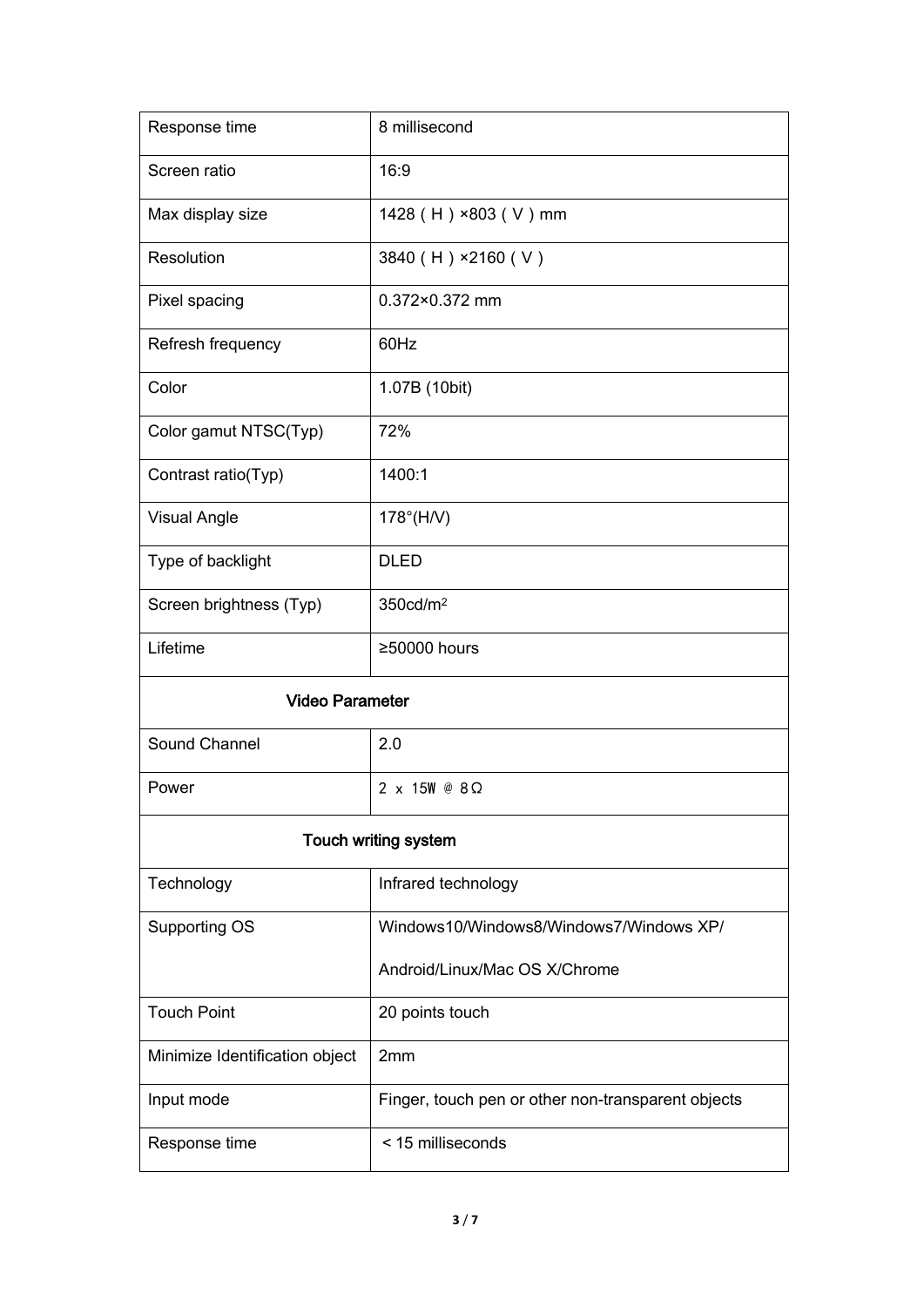| Video Format       |             | MPEG-2/4, AVS, H.264, H.265, TS, Realmedia |
|--------------------|-------------|--------------------------------------------|
| Audio Format       |             | MPEG1/2 layer I/II, AAC-Lc, WMA            |
| Touch accuracy     |             | ±1mm                                       |
| Communication mode |             | Full speed USB                             |
| Output coordinates |             | 32767 (W) ×32767(D)                        |
| Integrated OS      |             |                                            |
| <b>OS</b>          | Android 8.0 |                                            |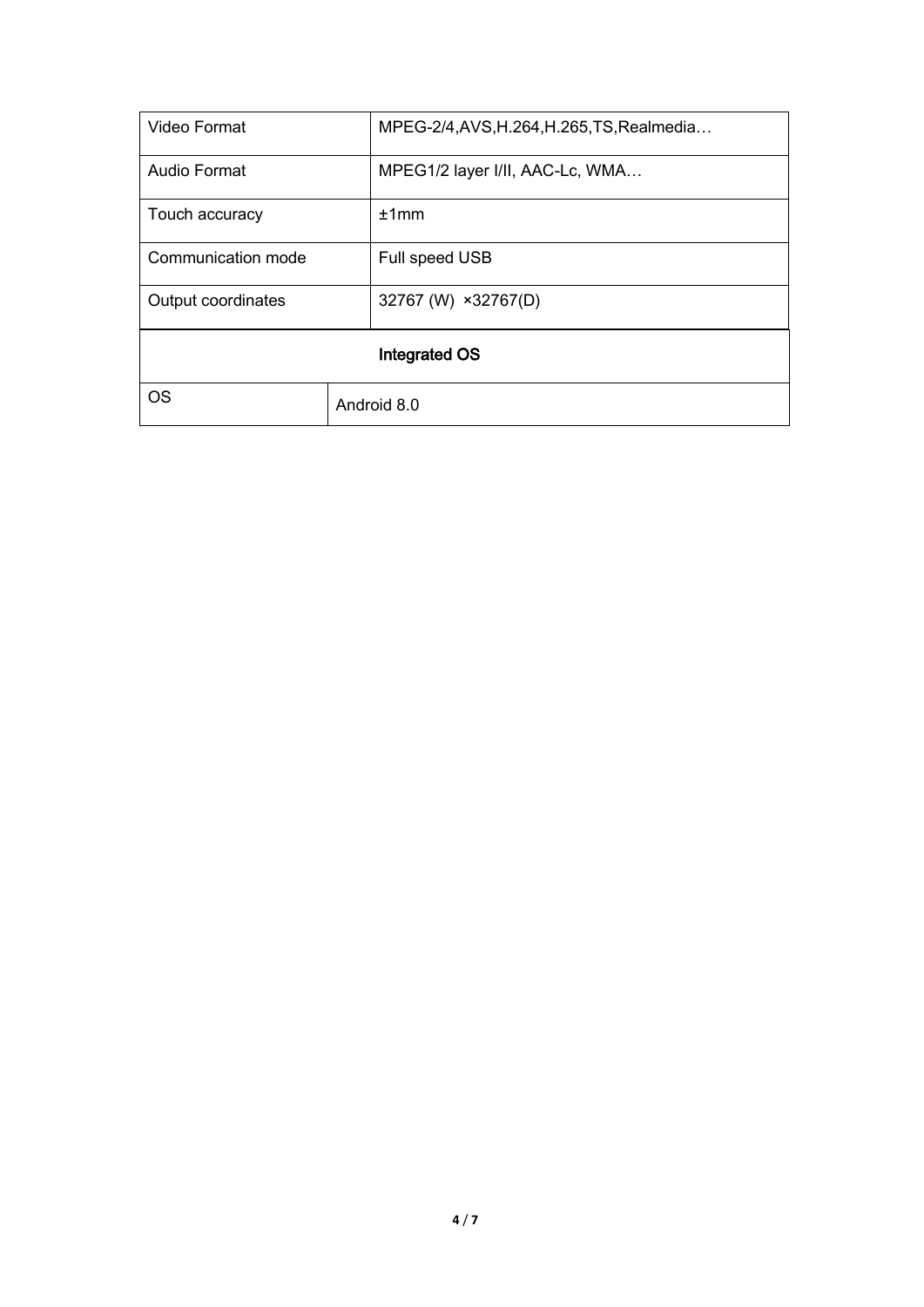| CPU                 |                          | 2XARM Cortex-A53@ 1350 MHZ |  |  |
|---------------------|--------------------------|----------------------------|--|--|
|                     |                          | 2XARM Cortex-A73@ 1500 MHZ |  |  |
| <b>GPU</b>          |                          | Mali-G51                   |  |  |
| <b>RAM</b>          |                          | 3GB                        |  |  |
| <b>ROM</b>          |                          | 32GB                       |  |  |
| <b>Wireless</b>     |                          |                            |  |  |
|                     | Version                  | 802.11 a/b/g/n/ac          |  |  |
| Wi-Fi               | Working<br>Frequency     | $2.4G+5G$                  |  |  |
|                     | Working<br>distance      | 12 meters                  |  |  |
| Back side ports     |                          |                            |  |  |
| <b>HDMI IN</b>      |                          | $\overline{2}$             |  |  |
| <b>USB 2.0</b>      |                          | $\overline{2}$             |  |  |
| <b>TOUCH OUT</b>    |                          | $\mathbf 1$                |  |  |
| OPTICAL OUT         |                          | $\mathbf{1}$               |  |  |
| <b>VGA IN</b>       |                          | $\mathbf 1$                |  |  |
| PC AUDIO IN         |                          | $\mathbf 1$                |  |  |
| <b>EARPHONE OUT</b> |                          | 1                          |  |  |
| AV IN               |                          | $\mathbf 1$                |  |  |
| <b>RS232</b>        |                          | $\mathbf{1}$               |  |  |
| TV IN               |                          | $\mathbf 1$                |  |  |
| <b>YPBPR</b>        |                          | $\mathbf{1}$               |  |  |
| <b>RJ45 IN</b>      |                          | $\mathbf{1}$               |  |  |
| <b>SPDIF</b>        |                          | 1                          |  |  |
|                     | <b>Front Panel Ports</b> |                            |  |  |
| TYPE-C              |                          | $\mathbf 1$                |  |  |
| <b>HDMI IN</b>      |                          | $\mathbf 1$                |  |  |
| <b>TOUCH OUT</b>    |                          | $\mathbf{1}$               |  |  |
| <b>USB PORT</b>     |                          | 3                          |  |  |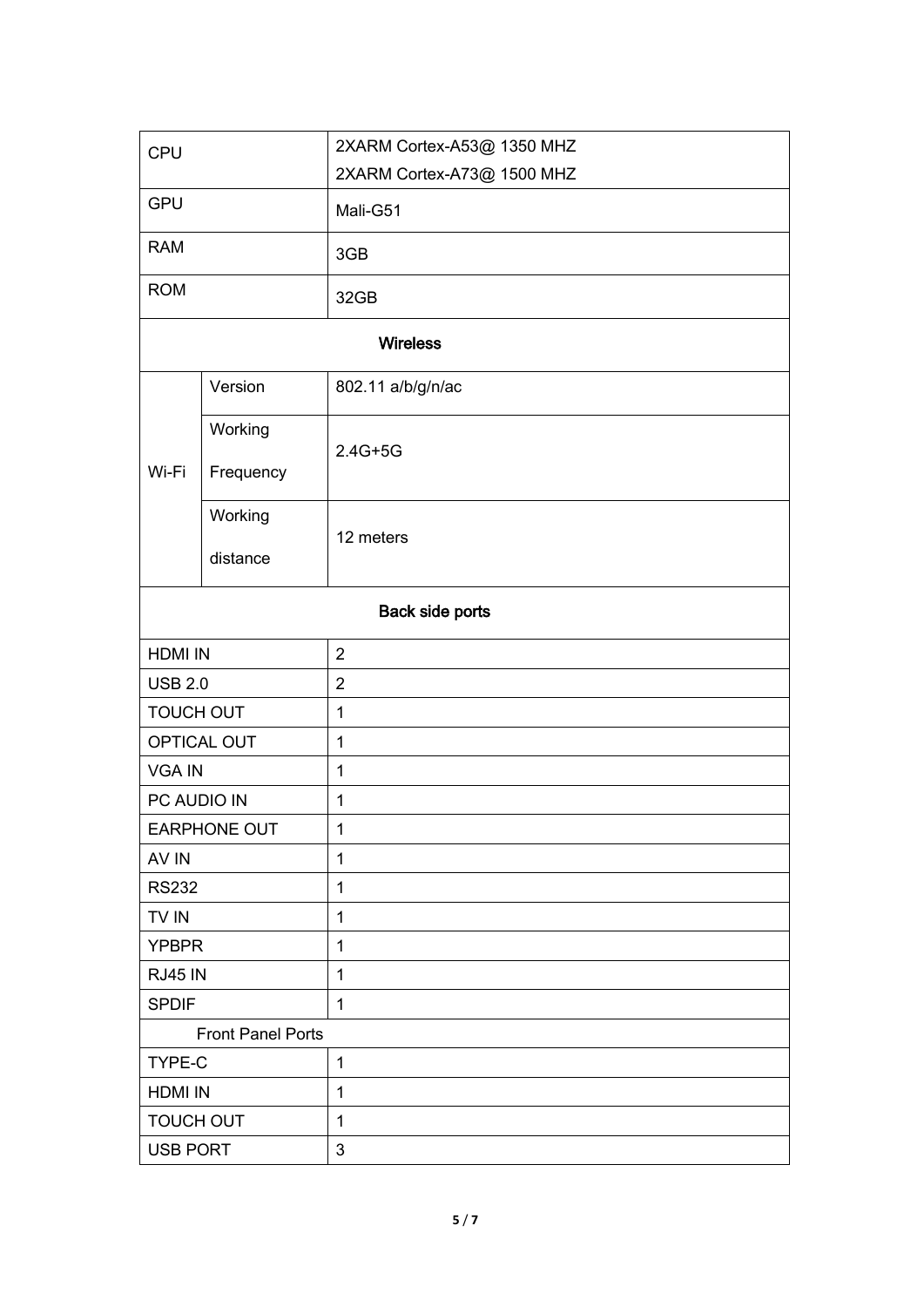| <b>Power Parameter</b>      |                                 |  |
|-----------------------------|---------------------------------|--|
| Power Input                 | 100-240V~50/60Hz 2.5A           |  |
| Max Power                   | 180W                            |  |
| <b>Standby Power</b>        | ≤0.5 $W$                        |  |
|                             | OPS option                      |  |
| PC type                     | Detachable Intel Core serial PC |  |
| Configuration               | 13/15/17 (Option)               |  |
| PC port                     | 80pin                           |  |
| <b>Dimension and weight</b> |                                 |  |
| Panel size (LxWxH)          | 1485×93×900mm                   |  |
| Package size(LxWxH)         | 1600×205×1037mm                 |  |
| Thickness<br>of<br>panel    | 121.8mm                         |  |
| includes hanging            |                                 |  |
| <b>VESA</b><br>hole         | 400×500mm                       |  |
| specification (LxW)         |                                 |  |
| Hanging<br>screw            | M8×25mm                         |  |
| specification               |                                 |  |
| Anti-glare glass            | 4mm                             |  |
| Net weight                  | 47.8kg                          |  |
| Gross weight                | 61.8kg                          |  |
| Components                  |                                 |  |
| Power cable                 | 3 meters                        |  |
| Writing pen                 | $\times$ 1                      |  |
| <b>HDMI Cable</b>           | $\times$ 1                      |  |